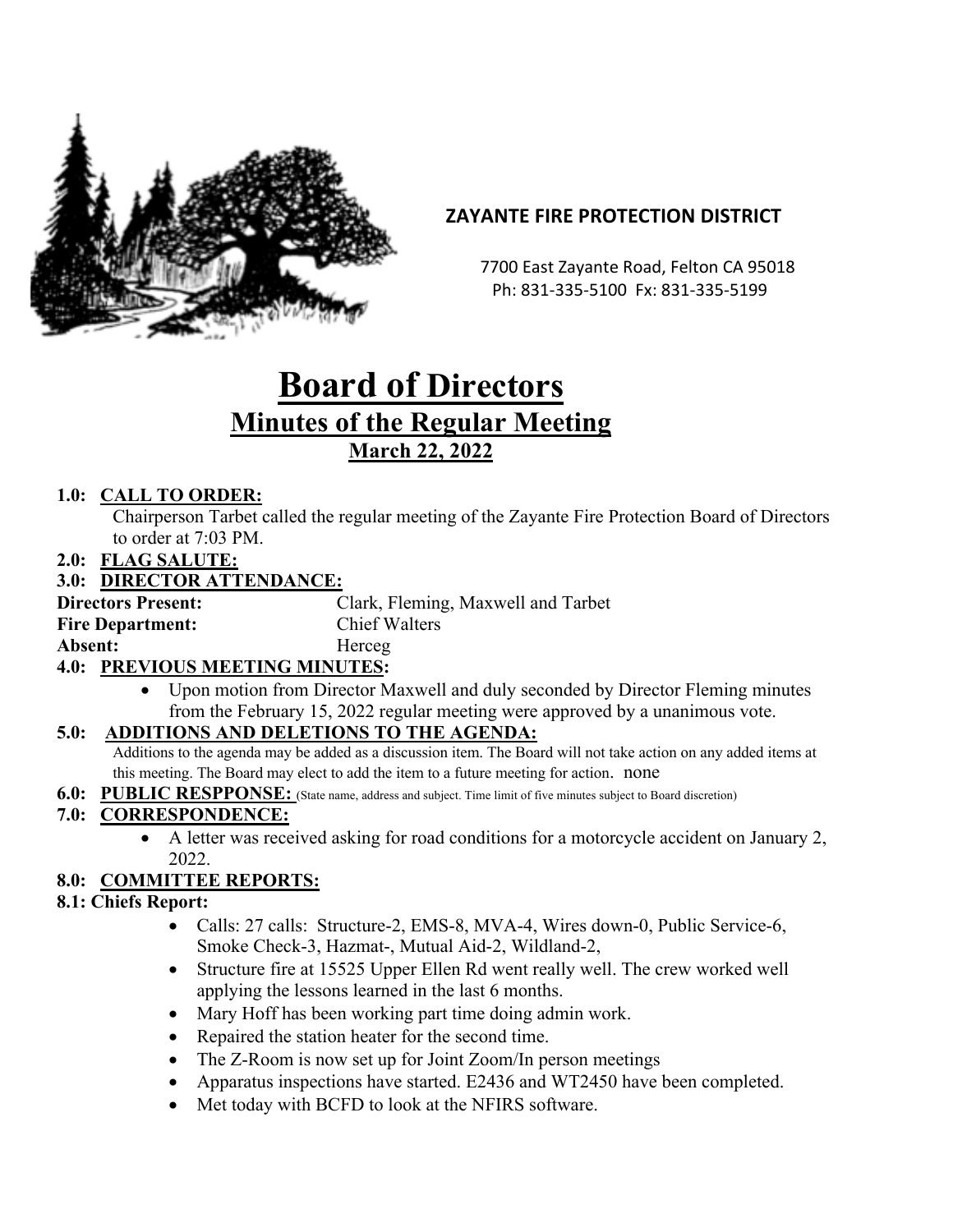- Looking to implement a hose testing program to see what shape our hoses are in.
- Working on next year's budget.
- Looking for an electric door for ST #2 to cut down on response time.
- Looking for a siren for ST #3. The cost will be about \$10,000
- Would like to reseal the parking lot at ST#1.
- Trying to find someone to come clean and inspect ST#1 solar panals. There is an error message that makes us wonder if the panels are working. Haven't gotten a trueup for this month.

#### **8.2: SLV District Council:**

- The Knox key agreements are in place and we will be starting the key swaps soon.
- Meeting with MBARD to discuss burn regulations in light of the incident in Monterey County.
- At present we have no enforcement ability. Discussion on burn permits and upcoming meeting.

# **8.3: County Chiefs/EMSIA/SCCFAIG:**

- COUNTY CHIEFS: Nothing to report.
- SCCFAIG: Meeting presented with annual report. The premiums are going up. Told to budget for at least a 23% increase at the worst. Renewed contract for 3 years with Keenen.
- EMSIA: Not much to report other than some new medical equipment coming to scope and roadshow starting up again.

#### **8.4: Operations Section:**

Sleeper program is up and running and they are doing an excellent job in helping out at the station. We are seeing improved reflex times as well as an increase in training hours and proficiency.

#### **8.5: Training Section:**

- Captain Amadeo is attending all county training meetings. Captains Amadeo and Kraft have completed S-230.
- Eng. Raynor completed Command 2B, 2D and is taking Command 2E with Captain Ellis.
- Captain Alcamo and Sam from Felton are developing an EMS training program for both agencies and attending County EMS meetings.
- Felton has adopted all our task books and now bringing in SOP's.
- Alcamo is doing all the day to day stuff.

#### **9.0: OLD BUSINESS:**

#### **9.1: Emergency Egress/Emergency notification/Cellular Systems:**

• Nothing new from the county to report on the egress issue. Sent an email requesting updated information.

#### **9.2: Covid Update**:

• Operations are back to normal unless the State changes its guidelines. The crews will continue to wear K95 masks with patients in addition to normal PPE.

#### **9.3: MOA:**

- Felton and Zayante Training and Prevention Programs. Working on a public presentation for MOA. Final draft has been completed. Felton is working with their officers and looking over SOP's. Will have a presentation for both boards once things are finalized.
- Have had our first "staff loan" for training as they were down one person. Chief would rather staff as needed so there is a faster response time.